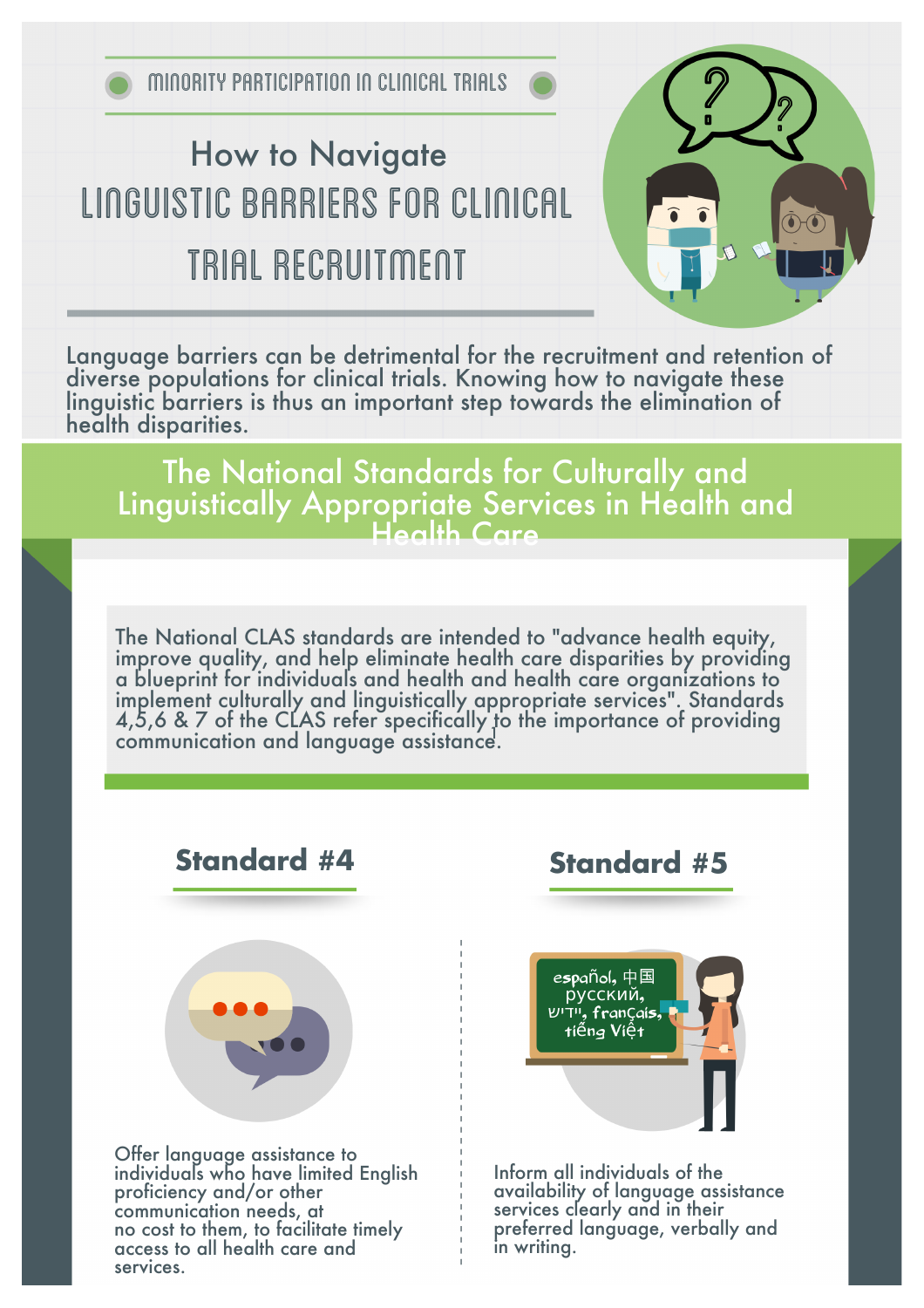#### **Standard #6 Standard #7**



Ensure the competence of individuals providing language assistance, recognizing that the use of untrained individuals and/or minors as interpreters should be avoided.



Provide easy-to-understand print, multimedia materials, and signage in the languages commonly used by the populations in the service area.

## What can you do?

Research indicates that language, culture, and emotion are connected.<sup>2,3</sup> Successful translation thus requires understanding and interpretation of cultural codes, as well as linguistic transfer.

**Tip #3 Tip #4**





Develop processes for identifying the target group or prospective participants' language preferences by, for example, using, "I speak cards."

Language Access Card templates are available in a variety of languages at: <http://www.cdss.ca.gov/civilrights/PG584.htm>





Work with a certified translator to translate study materials and consent forms into appropriate languages. The translator should adapt the translation to the reading level of the target population.